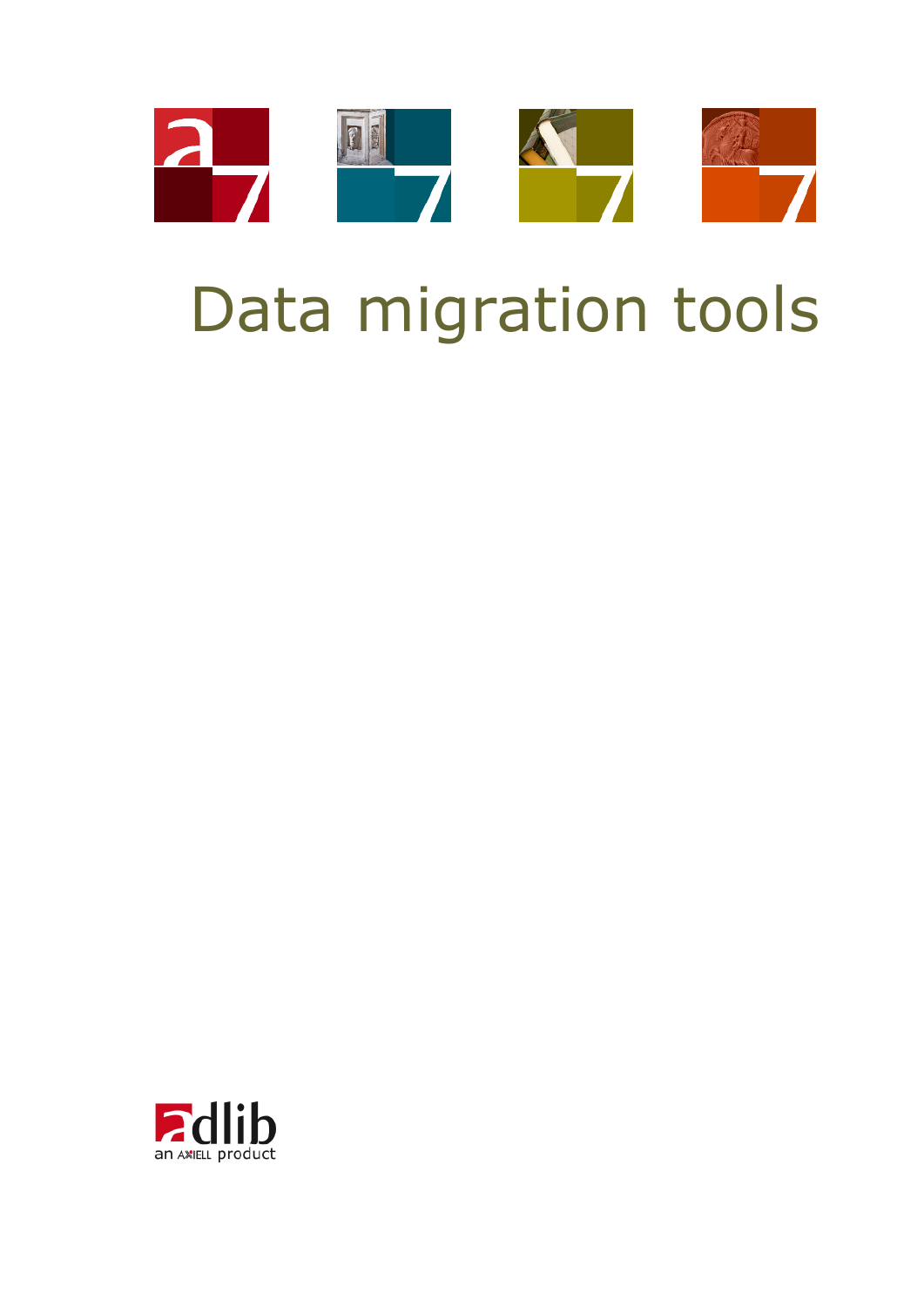# Axiell ALM Netherlands BV

Copyright © 1992-2017 Axiell ALM Netherlands BV® All rights reserved. Adlib<sup>®</sup> is a product of Axiell ALM Netherlands BV<sup>®</sup>

The information in this document is subject to change without notice and should not be construed as a commitment by Axiell ALM Netherlands BV. Axiell assumes no responsibility for any errors that may appear in this document. The software described in this document is furnished under a licence and may be used or copied only in accordance with the terms of such a licence. While making every effort to ensure the accuracy of this document, products are continually being improved.

As a result of continuous improvements, later versions of the products may vary from those described here. Under no circumstances may this document be regarded as a part of any contractual obligation to supply software, or as a definitive product description.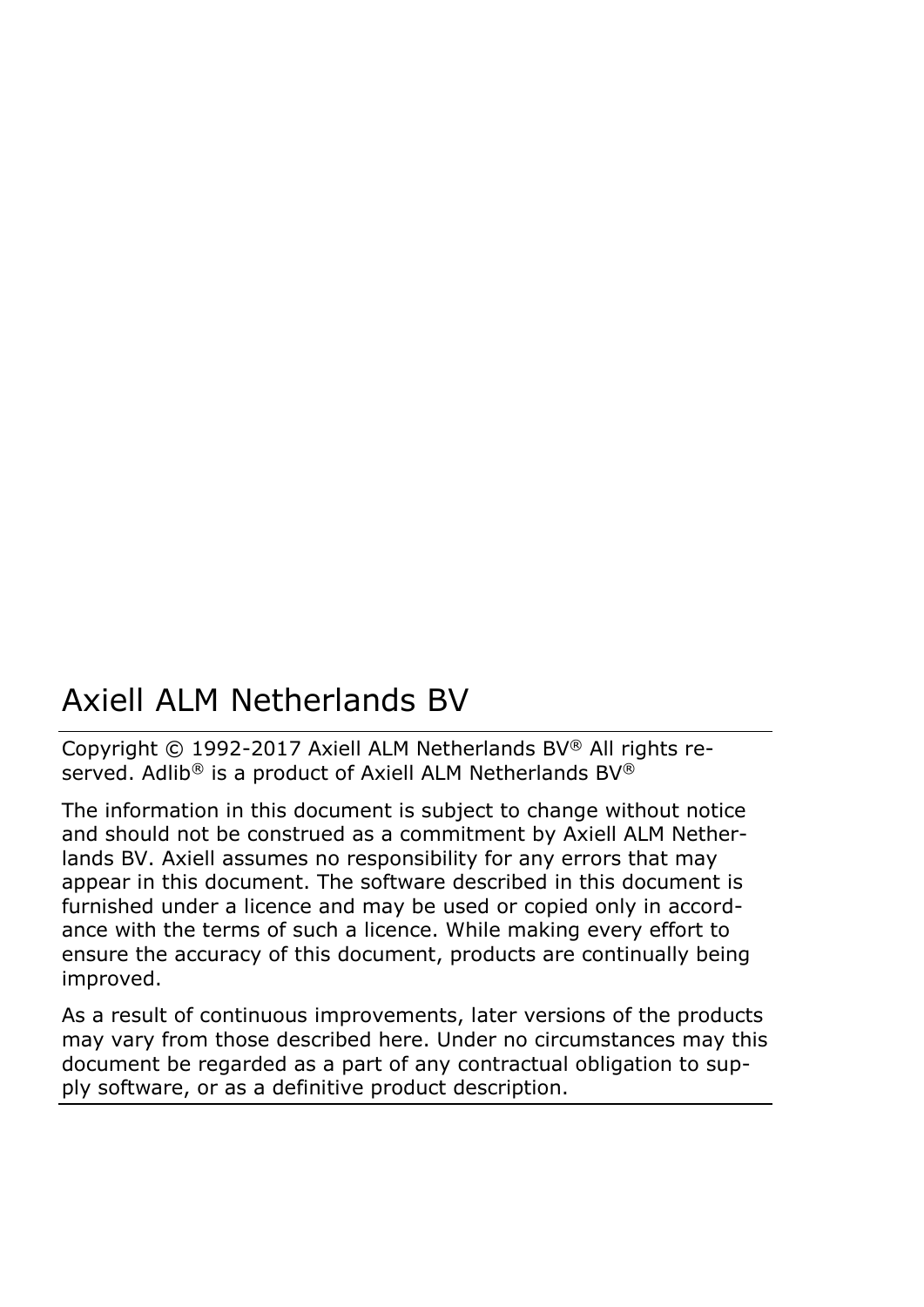# **Contents**

| 1 Import.exe                          | 2  |
|---------------------------------------|----|
| 2 Export.exe                          | 7  |
| 3 Adcopy                              | 9  |
| 3.1 Introduction                      | q  |
| 3.2 Copy-converting your SQL database | 11 |
| 4 Adsearch.exe                        |    |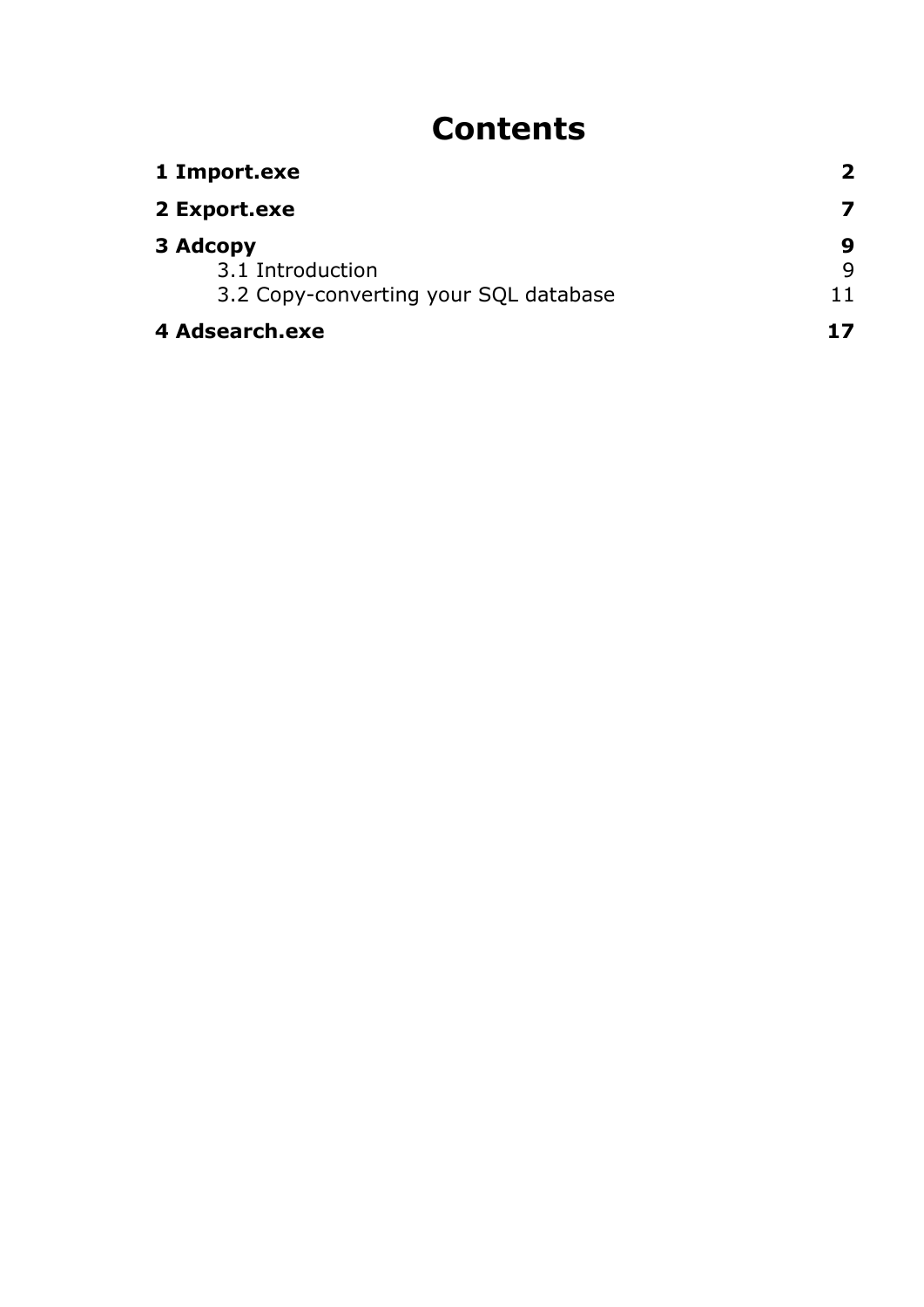# <span id="page-3-0"></span>**1 Import.exe**

The Adlib tool *import.exe* was introduced originally to offer a faster way of importing than DBSETUP, the old database management tool. DBSETUP has been replaced by Adlib Designer, in which importing is just as fast as with import.exe. So which program you want to use for importing is a matter of personal preference.

Import.exe (6.0 and higher) recognizes DOS, ANSI, UTF-8 and Unicode (big endian as well as little endian) exchange files and imports the data from them, regardless of the type of the database. Then for ANSI and DOS databases the following applies: if there are non-importable Unicode characters in the exchange file, they will be replaced by "?" (a question mark). Non-UTF-8 exchange files will be interpreted as being ANSI, except when the database type is DOS.

#### **Create a backup**

Importing data into existing databases can be a far-reaching procedure. Therefore you should create a backup of all your databases before you start importing, just to be safe. That way, you can always repair any errors. See the [Installation guide for Museum, Library and](http://www.adlibsoft.com/support/manuals/installation-guides/installation-of-adlib-museum-library-and-archive)  [Archive](http://www.adlibsoft.com/support/manuals/installation-guides/installation-of-adlib-museum-library-and-archive) for more information about creating backups.

You have to define your import job in Designer, but you can execute it with import.exe. The only things you need are this executable and an Adlib import job (.imp file).

You start import.exe command line in a command line window. The syntax is as follows:

```
IMPORT [-?][-a:<adapl>][-i:<jobname>]
[-r:<recovery file>][-s][-u:<username>]
```
Everything in between square brackets [ ] is optional, and everything in between sharp brackets  $\langle \rangle$  should be replaced by an actual name. And you should leave all brackets out.

The following, for example:

IMPORT –i:..\data\MyImportJob

would just execute the import job called MyImportJob in the directory ..\data.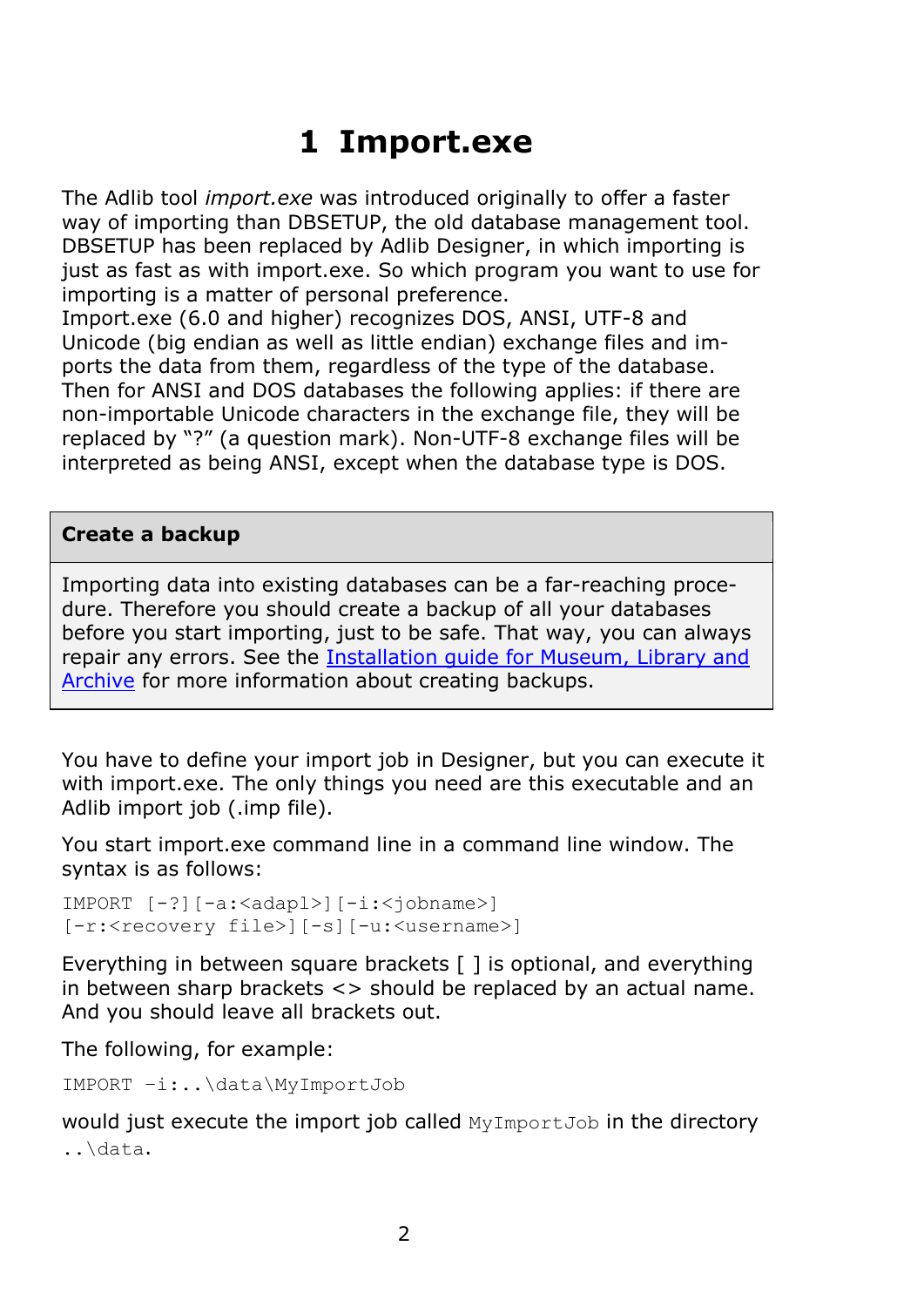There are even more optional command line options though, which you can sum up in random order behind IMPORT. Below you'll find all possible options explained.

| -?                                               | IMPORT -? shows Help similar to this doc-<br>ument.                                                                                                                                                                                                                                                            |
|--------------------------------------------------|----------------------------------------------------------------------------------------------------------------------------------------------------------------------------------------------------------------------------------------------------------------------------------------------------------------|
| -a: <adapl></adapl>                              | Specify an adapl to overrule any import<br>adapl set in the import job definition.                                                                                                                                                                                                                             |
| -b: <exchange file=""></exchange>                | Through this option you can execute an<br>import job with another exchange file<br>(Source data file) than specified in the<br>import job. This way you can use the<br>same import job to import multiple ex-<br>change files quickly after one another into<br>a database.                                    |
|                                                  | For example:<br>IMPORT -i:\data\MyImportJob<br>-b:externaldataset2                                                                                                                                                                                                                                             |
|                                                  | Note that you should never use the $-s$<br>option whenever you are using -b, be-<br>cause the previous import will be (partial-<br>ly) overwritten otherwise.                                                                                                                                                  |
| -c: <cross reference=""></cross>                 | Creates a cross reference. This option<br>makes an adlib. Ist file with therein a list<br>of fields and tags of all databases in the<br>concerning folder (the data folder). A list<br>of all linked fields is created too.                                                                                    |
| -d: <database> <index tag=""></index></database> | Dump an index to file, like you did in<br>DBSETUP with F9, for an index in a CBF<br>database (SQL not supported).<br>The dump is created in a text file with the<br>name of the field and the .dmp extension,<br>in the current folder.<br>Start de command from the Adlib \data<br>folder. Example of a call: |
|                                                  | $\ldots$ $\text{executables}\$ import -d:thesau te                                                                                                                                                                                                                                                             |
|                                                  | A special case is the wordlist.idx index:<br>this index collects all unique words from<br>all long text fields in all CBF database and<br>assigns them a unique number. The free<br>text indexes which index the long text<br>fields directly, only point to the word                                          |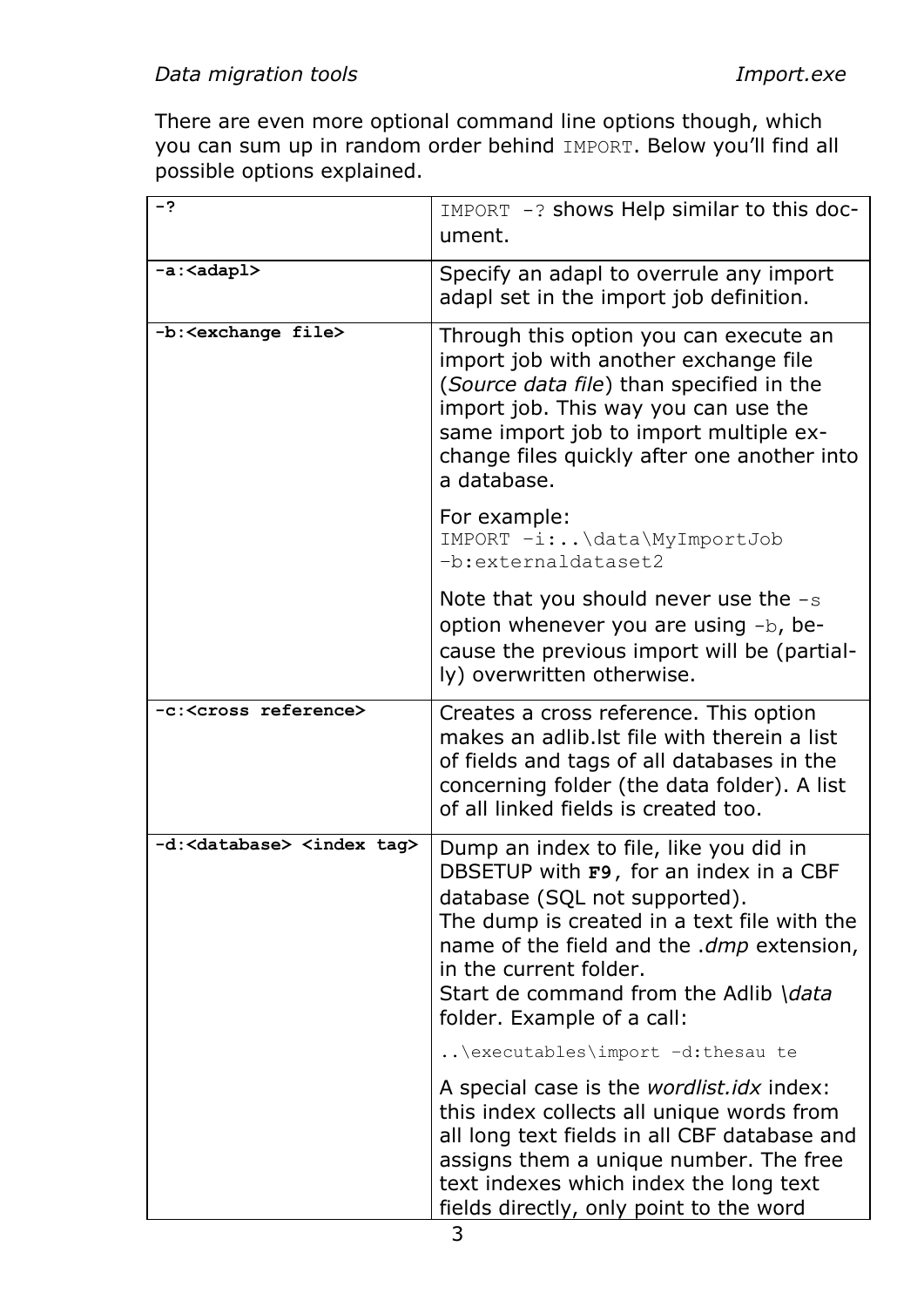|                         | number from the wordlist. To dump the<br>wordlist to a file, use the following special<br>syntax:<br>import -m -d:document wordlist.idx                                                                                                                                                                                                                                                                                                                                                                                                    |
|-------------------------|--------------------------------------------------------------------------------------------------------------------------------------------------------------------------------------------------------------------------------------------------------------------------------------------------------------------------------------------------------------------------------------------------------------------------------------------------------------------------------------------------------------------------------------------|
|                         | Point to a database that has free text<br>indexes, like document or collect.<br>In an Adlib SQL database you can inspect<br>all indexes directly via SQL Server Man-<br>agement Studio, so there is no necessity<br>to dump indexes to a file via import.exe.                                                                                                                                                                                                                                                                              |
| exclusive               | Exclusive access. This option specifies<br>that the import executable has exclusive<br>access to the database. Now, locking and<br>similar operations cannot occur and the<br>program code that checks for any occur-<br>ring file and record locks will be skipped,<br>making the import process much faster.<br>The option can only be used when execut-<br>ing an import job (-i:job name), and for<br>re-indexing $(-x)$ .                                                                                                             |
| -fix                    | Fix CBF file while reindexing primary in-<br>dex. Only use -fix behind -x: database<br>%0. If there are more records with the<br>same priref in a database (which almost<br>never happens, by the way), then $-fix$<br>indexes the most recent record of these.<br>The older version(s) of the record are<br>moved to a file named records.log. This<br>enables the database manager to check<br>the removed records, and to import them<br>again if necessary. (In records.log, rec-<br>ords are stored in the Adlib tagged for-<br>mat.) |
| -i: <job name=""></job> | Opens the given import job and executes<br>it.                                                                                                                                                                                                                                                                                                                                                                                                                                                                                             |
| $-1$                    | This option is obsolete.                                                                                                                                                                                                                                                                                                                                                                                                                                                                                                                   |
| $-\circ$                | (This is the letter o, not the digit zero.)<br>With this option you have all records to be<br>imported registered in the logging file that<br>must have been set for the database into<br>which you import.                                                                                                                                                                                                                                                                                                                                |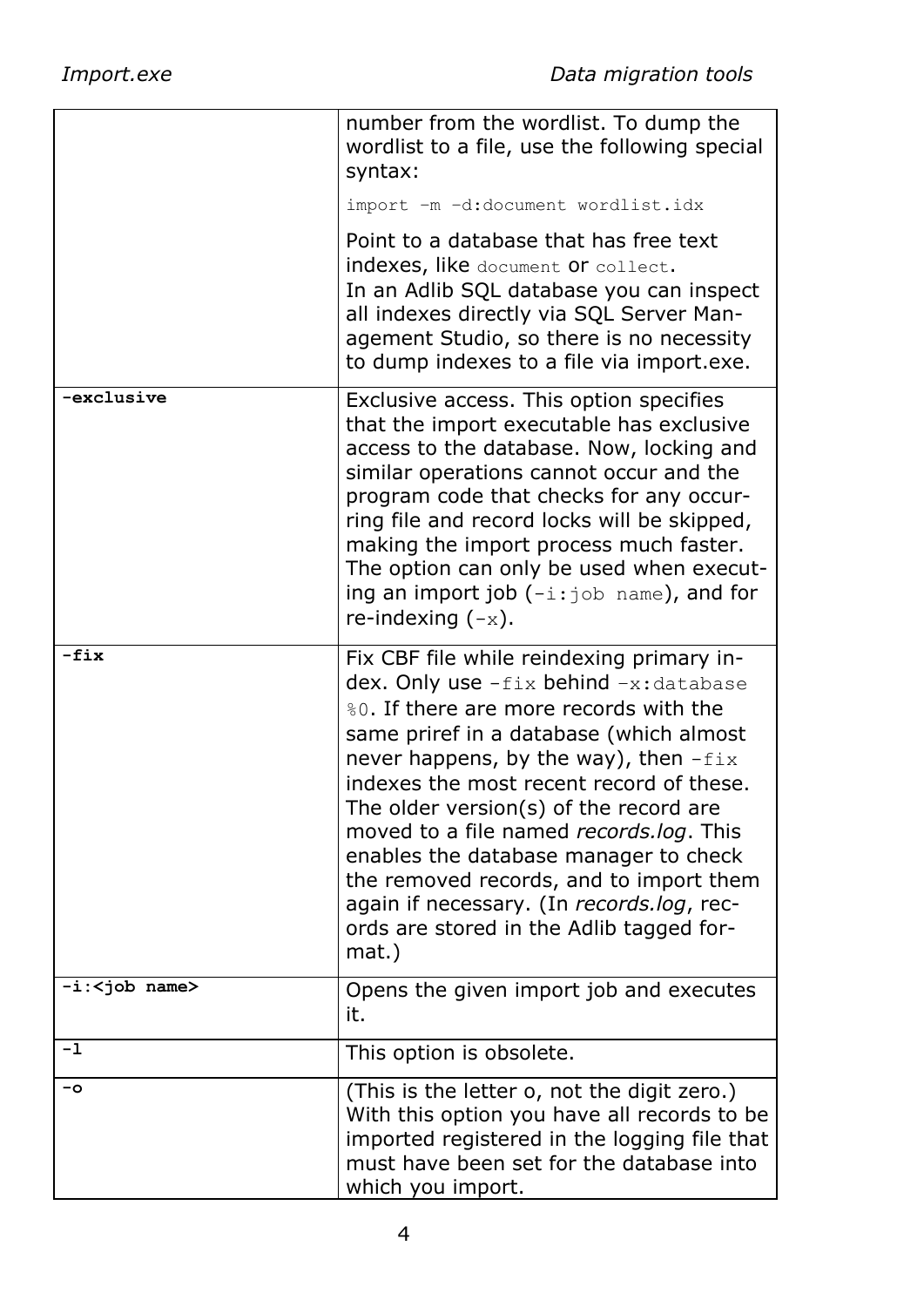|                                   | Note that normally, importing is not being<br>logged. Only for import.exe you can<br>switch logging on explicitly; in Designer<br>this is not possible yet.                                                                                                                                                                                                                                                                                                                                                                             |
|-----------------------------------|-----------------------------------------------------------------------------------------------------------------------------------------------------------------------------------------------------------------------------------------------------------------------------------------------------------------------------------------------------------------------------------------------------------------------------------------------------------------------------------------------------------------------------------------|
| -q: <database name=""></database> | With this option you'll empty the database<br>indicated behind $-q$ :, before the rest of<br>the import job is executed. All contents<br>will be removed!<br>A database name equals the name of the<br>related .inf file, but without the extension.<br>If the relevant .inf file is located in a fold-<br>er different from import.exe, then pre-<br>cede the database name by the path to<br>the file. Example:<br>import -q:\data\collect                                                                                            |
| -r: <recovery file=""></recovery> | Start recovery through the specified re-<br>covery file. See the Designer Help and the<br>Installing Museum, Library and Archive<br>guide, for information about recovery<br>files.                                                                                                                                                                                                                                                                                                                                                     |
| $-\mathbf{s}$                     | Force auto record numbering; the first<br>record starts with number 1.<br>Do not use -s in combination with -b.                                                                                                                                                                                                                                                                                                                                                                                                                         |
| -u: <username></username>         | Force username to be used. With this you<br>can execute an import job as someone<br>else. This is handy for example when you<br>are logged on as administrator on a serv-<br>er at which you run an import job, then<br>you can execute it under your own name<br>with the option -u:erik (fill in your own<br>name of course).<br>Or the option can be used to mark these<br>records as created during an import job.<br>Therefore use: -u: import. In the records<br>the Input name now becomes import in-<br>stead of your own name. |
| -v                                | With the command-line $-v$ option (this<br>was called $-f$ , prior to 6.1) you indicate<br>that during import, Use/Used for relations<br>must be ignored. This is only relevant<br>when you import a thesaurus file (or an-<br>other file with such relations), import it                                                                                                                                                                                                                                                               |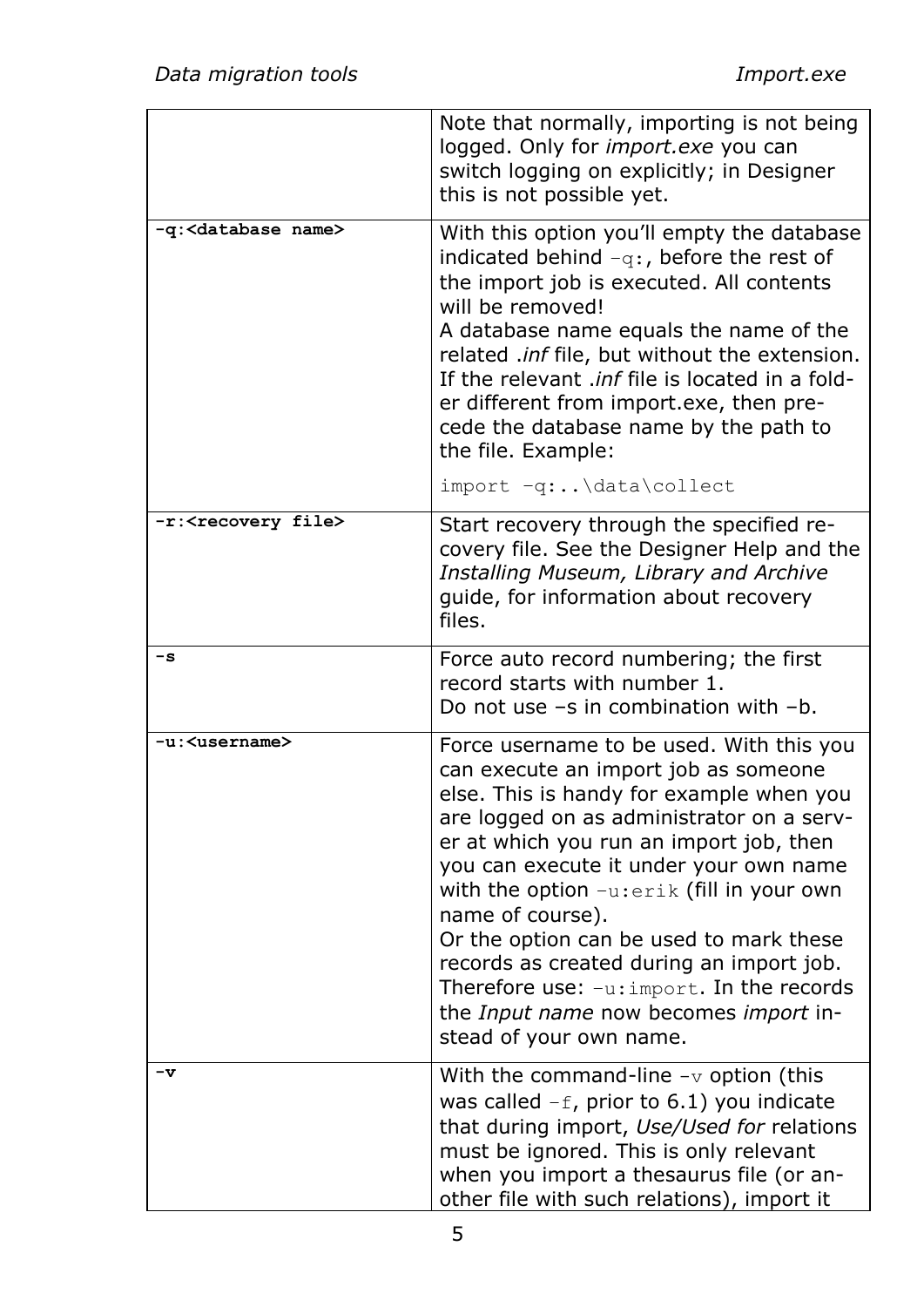|                                                  | with the marked import job option Pro-<br>cess links, and when in the target file all<br>internal links are on link reference. This is<br>because <i>Process links</i> not only automati-<br>cally replaces non-preferred terms by<br>preferred terms in external links, but also<br>in internal links on link reference. A non-<br>preferred substitution is convenient for an<br>import in a catalogue but not in a thesau-<br>rus, because in there both kinds of terms<br>are actually defined. So if links should be<br>processed, but not the Use/Used for rela-<br>tions, then use $-v$ when executing im-<br>port.exe.                                                                                   |
|--------------------------------------------------|------------------------------------------------------------------------------------------------------------------------------------------------------------------------------------------------------------------------------------------------------------------------------------------------------------------------------------------------------------------------------------------------------------------------------------------------------------------------------------------------------------------------------------------------------------------------------------------------------------------------------------------------------------------------------------------------------------------|
| -x: <database> <index tag=""></index></database> | Re-index a specific index for the database<br>e.g.: import -x:thesau te.<br>The argument $-x$ re-indexes the index<br>that is known as <index-tag> in the da-<br/>tabase <databasename>. If you also add<br/>the argument -exclusive, re-indexing is<br/>done very quickly. Execute this command<br/>of course in the data subfolder of your<br/>application.<br/>When you are re-indexing a unique index,<br/>and duplicates are found, then re-<br/>indexing will continue until the complete<br/>database has been processed; the ad-<br/>vantage of this is that <math>-x</math> always creates a<br/>complete index. Reports on duplicate<br/>terms are placed in the .err-file.</databasename></index-tag> |
|                                                  | In an Adlib SQL database you can only re-<br>index already existing indexes, while for<br>Adlib CBF database this option can be<br>used as well to create new indexes auto-<br>matically.                                                                                                                                                                                                                                                                                                                                                                                                                                                                                                                        |
| together.                                        | Options $-i$ and $-r$ are mutually exclusive, so they cannot be used                                                                                                                                                                                                                                                                                                                                                                                                                                                                                                                                                                                                                                             |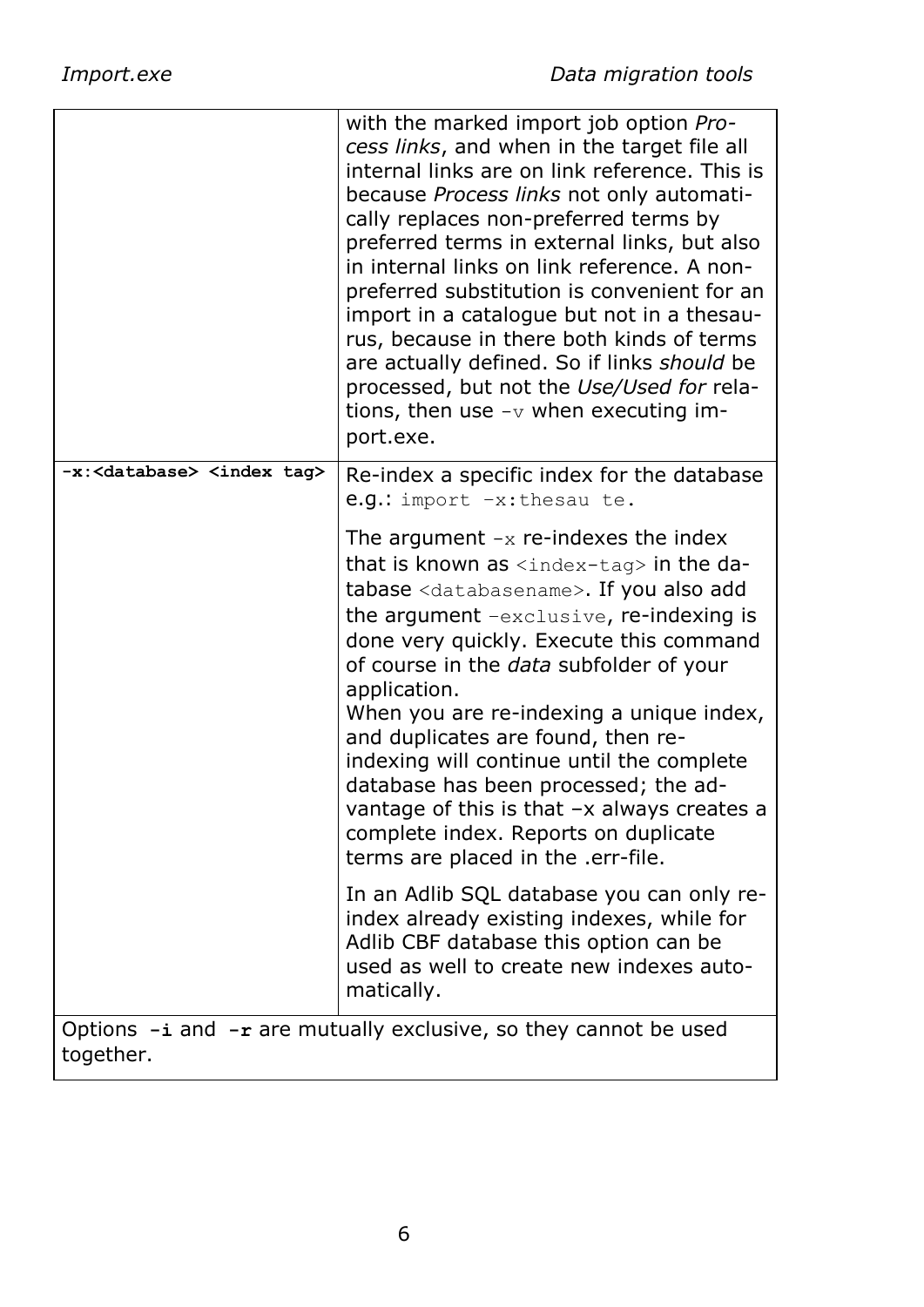# <span id="page-8-0"></span>**2 Export.exe**

The Adlib tool *export.exe* was introduced originally to offer a faster way of exporting than DBSETUP, the old database management tool. DBSETUP has been replaced by Adlib Designer, in which exporting is just as fast as with export.exe. So which program you want to use for exporting is a matter of personal preference.

Export.exe (6.0 and higher) exports data from DOS, ANSI or UTF-8 encoded Unicode databases to exchange files in UTF-8.

But you have to specify your export job in Designer. So both programs need an .exp file to execute. Start export.exe from the command line in a command line window. The syntax is as follows:

```
EXPORT [-?][-e:<jobname>][-l][-s][-u:<username>]
```
Everything in between square brackets [ ] is optional, and everything in between sharp brackets <> should be replaced by an actual name. And you should leave all brackets out.

The following, for example:

EXPORT –e:..\data\MyExportJob

would just execute the export job called MyExportJob in . . \data.

You can sum up the (optional) command line options in random order behind EXPORT. Below you'll find all possible options explained.

| - 2                       | EXPORT $-$ ? shows Help similar to this doc-<br>ument.                                                                                                                                                                                                                                                                          |
|---------------------------|---------------------------------------------------------------------------------------------------------------------------------------------------------------------------------------------------------------------------------------------------------------------------------------------------------------------------------|
| -e: <job name=""></job>   | Opens the given export job and executes<br>it.                                                                                                                                                                                                                                                                                  |
| -1                        | Export including links.                                                                                                                                                                                                                                                                                                         |
| -s                        | Force auto record numbering; the first<br>record starts with number 1                                                                                                                                                                                                                                                           |
| -u: <username></username> | Force username to be used. With this you<br>can execute an export job as someone<br>else. This is handy for example when you<br>are logged on as administrator on a serv-<br>er at which you run an export job, then<br>you can execute it under your own name<br>with the option -u:erik (fill in your own<br>name of course). |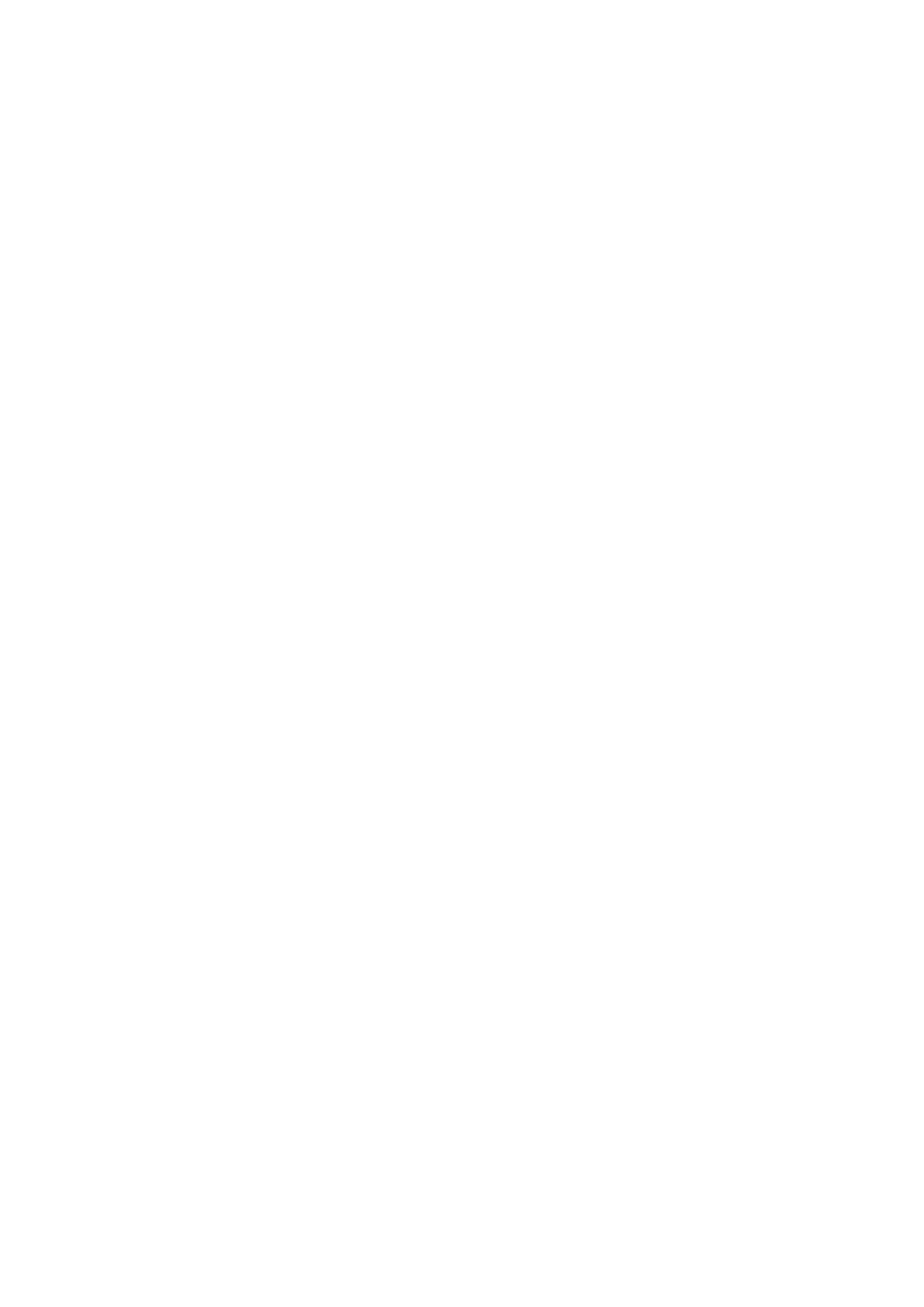### <span id="page-10-1"></span><span id="page-10-0"></span>**3.1 Introduction**

The main purpose of the command-line Adlib Adcopy tool is to copy and convert an Adlib SQL database in which record data is still stored in binary format (pre-SQL Server 2005) to an Adlib SQL database in which record data is stored in XML format. The XML format is a requirement for the Adlib API in order to work with the thesaurus search operators, such as the *generic* search operator.

During this conversion the tool copies and changes the .inf files of your database (even pre-6.4 data structures), it adjusts the SQL data tables to reflect the current (6.6.0) Adlib SQL database structure and then copies the data tables into another Adlib SQL database where it also rebuilds all indexes. The contents of pointer files are also copied along in this conversion.

The tool can also be used to:

- migrate data from an Adlib Oracle database to an Adlib SQL Server database. (Adcopy can read both binary and XML data columns, but will always write the result as XML columns.)
- migrate data from one server to another. Normally you would use a backup and restore to move data from one server to another, but by using Adcopy you make sure that only tables which are actually in use will be migrated. Since the Adcopy program also rebuilds all indexes you are sure that after the copying process all indexes are up-to-date. Note that Adcopy is much slower at this than using a backup/restore process: Adcopy typically does about 100 catalogue records per minute.
- place data "in the cloud". Adcopy can be used to upload Adlib data to a Microsoft Azure SQL server in the cloud.
- create a stripped (public) version of your data. The Adcopy program can remove fields from the data whilst copying. This can be used to remove sensitive information from an SQL database before it leaves the premises, for instance to be hosted by a third party.

This manual currently only describes the SQL binary to XML conversion type, and the procedure to create a (stripped) copy of your database. Because of some overlap, the next chapter explains how to achieve either goal in a single procedure. Basically this procedure comes down to the following: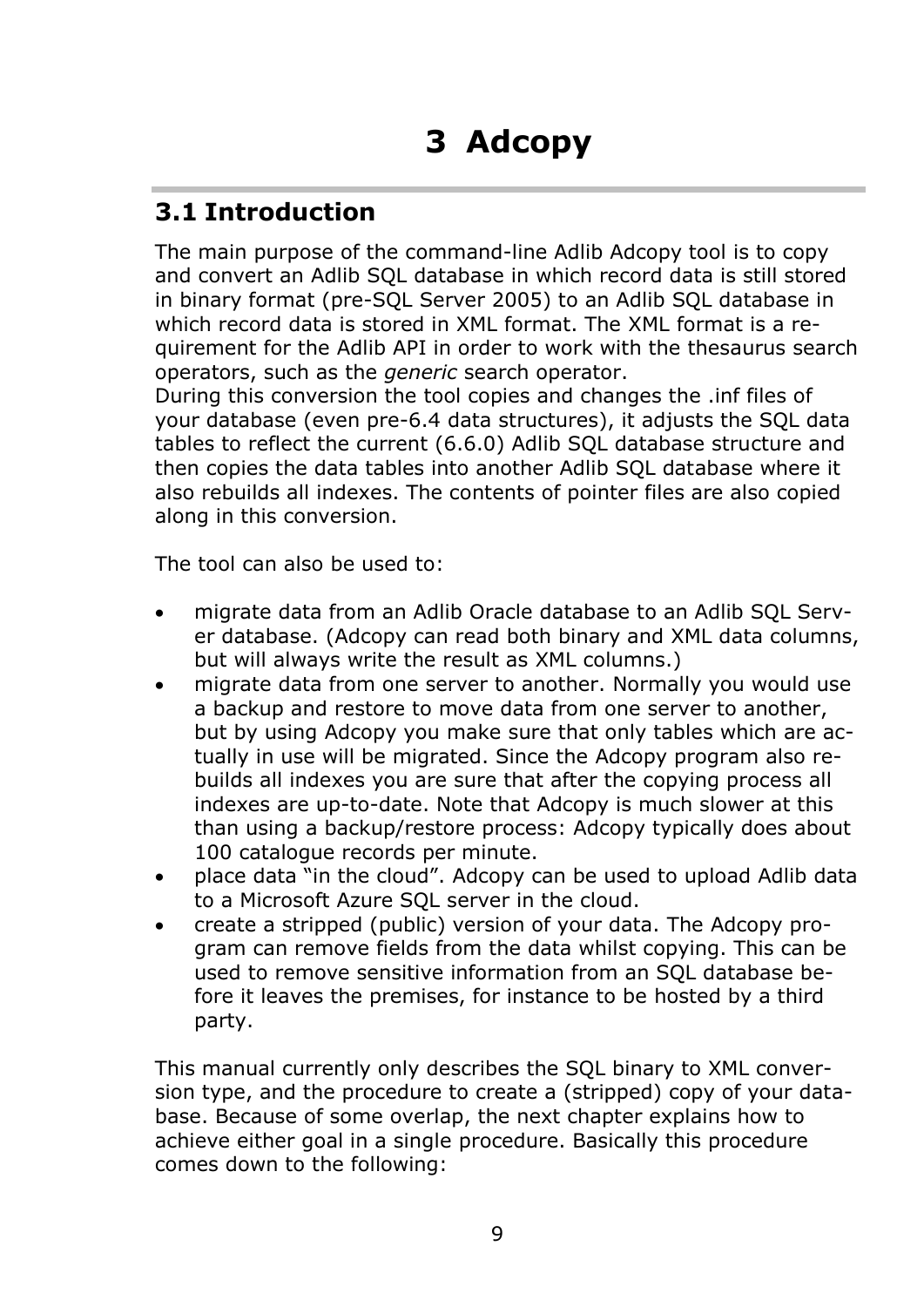- 1. Adcopy needs a target data folder other than the one in your production environment to copy altered .inf files (database structure files) to. If you just want to convert binary data in your SQL database to XML data, you can create a temporary, differently named data folder for this purpose or you can copy your entire application (typically the Adlib software folder including its subfolders), and use that *\data* folder if you want to have a test environment ready for the converted data. Instead, you can also use an existing *\data* folder as the target folder, if you already have a target environment set up (like a web application or Adlib test application). See steps 1-4 in the next chapter for details.
- 2. Adcopy also needs a target SQL database to copy your source database to. This can be a temporary, new SQL database (which you'll have to create) if you are doing a binary-to-XML conversion or if you want to create a separate database for testing purposes before restoring it elsewhere later. However, the target database can be a pre-existing SQL database as well: this will overwrite any existing data in that database. The advantage of this last option is that everything is already in place to start working with the new data immediately; the disadvantage is that if the target environment is live, you skip the important testing phase of the new database. See step 5 in the next chapter for details.
- 3. Execute Adcopy to actually copy the database and possibly apply some changes to the copy, like the (automatic) binary-to-XML conversion and/or the removal of some sensitive data from it. See step 6 in the next chapter for details.
- 4. If you have copied your database to another pre-existing database, you are done now, except maybe for some testing. If, on the other hand, you have copied your database to a new SQL database, you'll probably need to do some renaming of files and folders to turn the copy into a production/live database; before that, you could stil test the copy if you didn't just create a new data folder but copied your entire application to create a test environment.

See steps 7-13 in the next chapter for details.

Note that an Adlib database definition is not the same as a SQL database definition. An Adlib database or index file are both tables in a SQL database, for example. Also, there is no separate priref table, but in SQL the priref does get indexed. See the *[SQL Server and Oracle](http://www.adlibsoft.com/support/manuals/maintenance-guides/sql-server-and-oracle)* document (**Ctrl**+click to go to the download page on our website), for more information about how Adlib databases reside in a SQL or Oracle database. If you first want to know more about how Adlib databases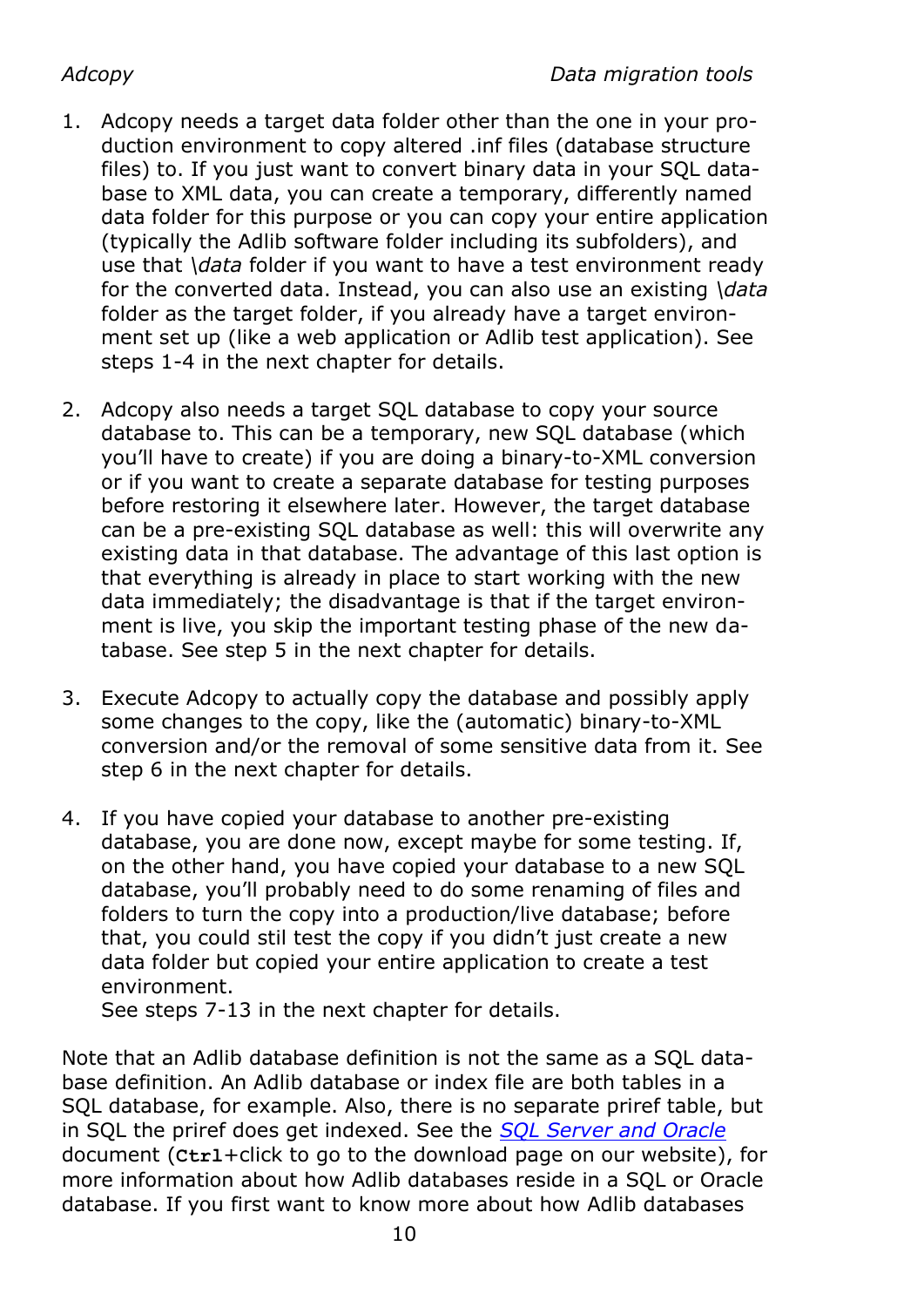are structured in Adlib's proprietary CBF format, see the *[Adlib soft](http://www.adlibsoft.com/support/manuals/user-guides/adlib-software-functionality-profile)[ware functionality profile](http://www.adlibsoft.com/support/manuals/user-guides/adlib-software-functionality-profile)* document, which can be downloaded as well.

### <span id="page-12-0"></span>**3.2 Copy-converting your SQL database**

- 1. For safety reasons, create a backup of your Adlib application and database. See the [Installation guide for Museum, Library and Ar](http://www.adlibsoft.com/support/manuals/installation-guides/installation-of-adlib-museum-library-and-archive)[chive](http://www.adlibsoft.com/support/manuals/installation-guides/installation-of-adlib-museum-library-and-archive) for information about making backups (and restoring them).
- 2. Copy the Adcopy files to a temporary folder on the local hard drive.
- 3. If you are about to convert binary data in your SQL database to XML data, or if you are about to copy your current SQL database to a new SQL database for other reasons, then in Windows Explorer look up the Adlib Software folder which has a *\data* subfolder. This folder contains your database structure files (.inf). Underneath the Adlib Software folder, next to the *\data* subfolder, create a new folder and name it e.g. *\data.new*. However, if you are about to insert a database copy into an existing database, then you don't need to create a new *\data* subfolder: there will be an existing target *\data* subfolder you can use.
- 4. If you created a new *\data* folder in step 3, then copy all files from *\data* into *\data.new*. (The .*inf* files in the new folder will be changed later on.) In all other cases you can skip this step.
- 5. From this step you can go two ways: (a) create a copy in a new SQL database, which is recommended for a binary-to-XML conversion, or (b) create a copy in another existing SQL database and overwrite any existing data in it.
	- a. Open Microsoft SQL Server Management Studio (or a similar tool), and create a new database: right-click the *Database* node in the *Object Explorer* and in the pop-up menu choose *New database*… The name you enter for the *Database name* is not really important if you are doing the binary-to-XML conversion, because you'll change it later anyway. In the example below we named it *MyNewDatabase*. The credentials that Adcopy will use when you execute it next, need to have *datareader*, *datawriter* and *ddladmin* access rights to this database. Make any other desired settings before clicking *OK*.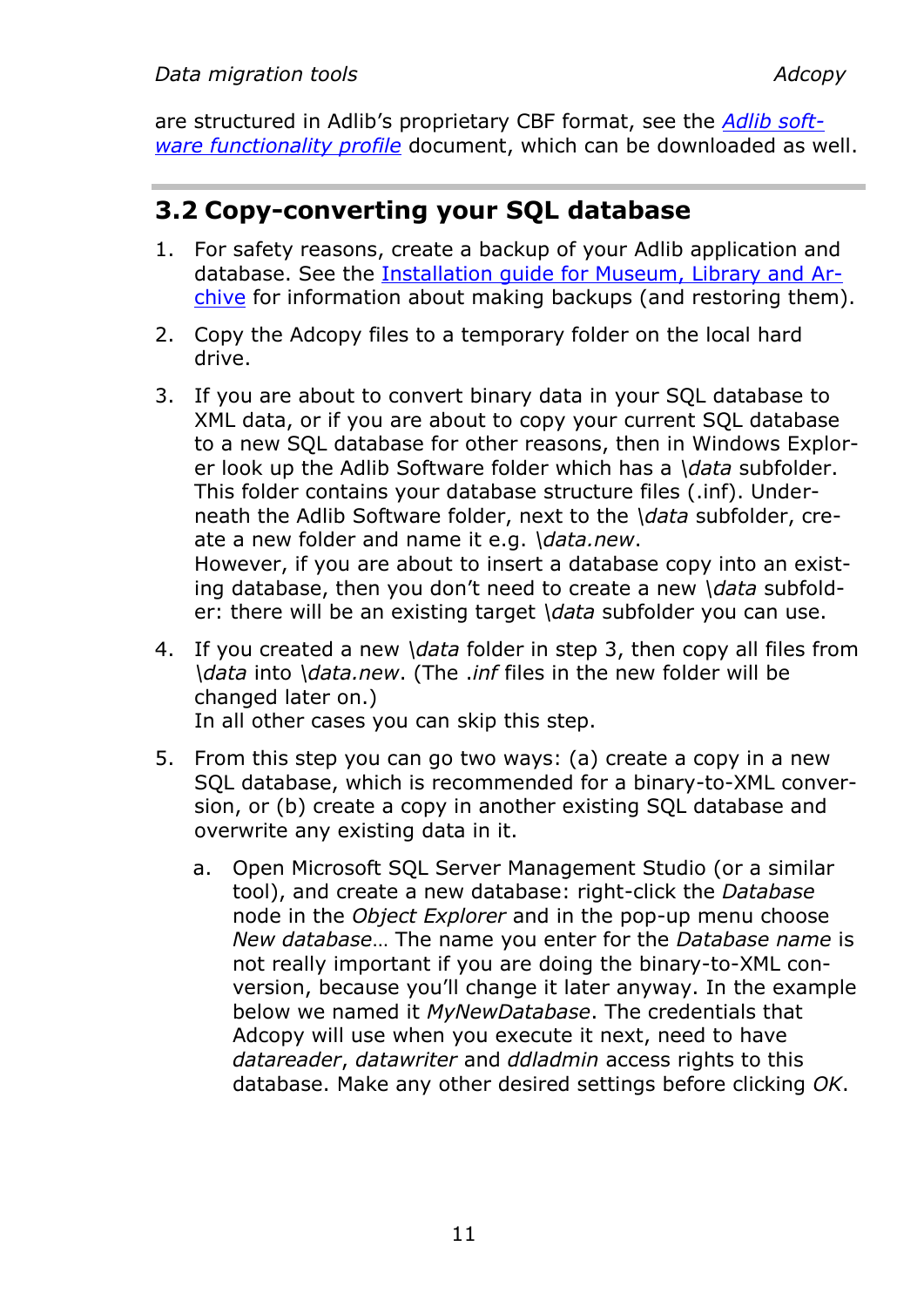| <b>New Database</b><br>Ħ   |                          |           |                |                      |                   |            | $\mathbf{x}$<br>وادر              |
|----------------------------|--------------------------|-----------|----------------|----------------------|-------------------|------------|-----------------------------------|
| Select a page<br>General   | Script v B Help          |           |                |                      |                   |            |                                   |
| Options<br>Filegroups      | Database name:           |           |                | <b>MyNewDatabase</b> |                   |            |                                   |
|                            | Owner:                   |           |                | <default></default>  |                   |            | $\sim$                            |
|                            | Use full-text indexing   |           |                |                      |                   |            |                                   |
|                            | Database files:          |           |                |                      |                   |            |                                   |
|                            | <b>Logical Name</b>      | File Type | Filegroup      |                      | Initial Size (MB) | Autogrowth |                                   |
|                            | MyNewData                | Rows      | PRIMARY        |                      | $\overline{3}$    |            | By 1 MB, unrestricted growth      |
|                            | MyNewData                | Log       | Not Applicable |                      | 1                 |            | By 10 percent, unrestricted growt |
| Connection                 |                          |           |                |                      |                   |            |                                   |
| Server:<br><b>ERIK-HP</b>  |                          |           |                |                      |                   |            |                                   |
| Connection:<br>ADLIB\erik  |                          |           |                |                      |                   |            |                                   |
| View connection properties |                          |           |                |                      |                   |            |                                   |
| <b>Progress</b>            |                          |           |                |                      |                   |            |                                   |
| Ready                      | $\overline{\phantom{a}}$ | Ш         |                |                      | Add               |            | $\mathfrak{h}$<br>Remove          |
|                            |                          |           |                |                      |                   | OK         | Cancel                            |

b. Open Microsoft SQL Server Management Studio (or a similar tool), and open the existing target database into which you want to create a copy. Make sure that the credentials that Adcopy will use when you execute it next, have *datareader*, *datawriter* and *ddladmin* access rights to this database. Any existing data in this target database will be overwritten by Adcopy! If the target database is operational, this also means that your new copy will go live without having tested it. This always holds some risk, so if you take this path, make sure you have a backup of the target database ready to restore if the copy you create with Adcopy doesn't turn out the way you wanted it. Also be aware that while Adcopy is overwriting your live target database, it shouldn't be accessible to users at all, to prevent errors of all sorts: it's no use to bring the SQL database offline, because then Adcopy won't be able to write to it anymore either, so you would have to ask co-workers to stop working in the target database and/or present a temporary page on your website, for example.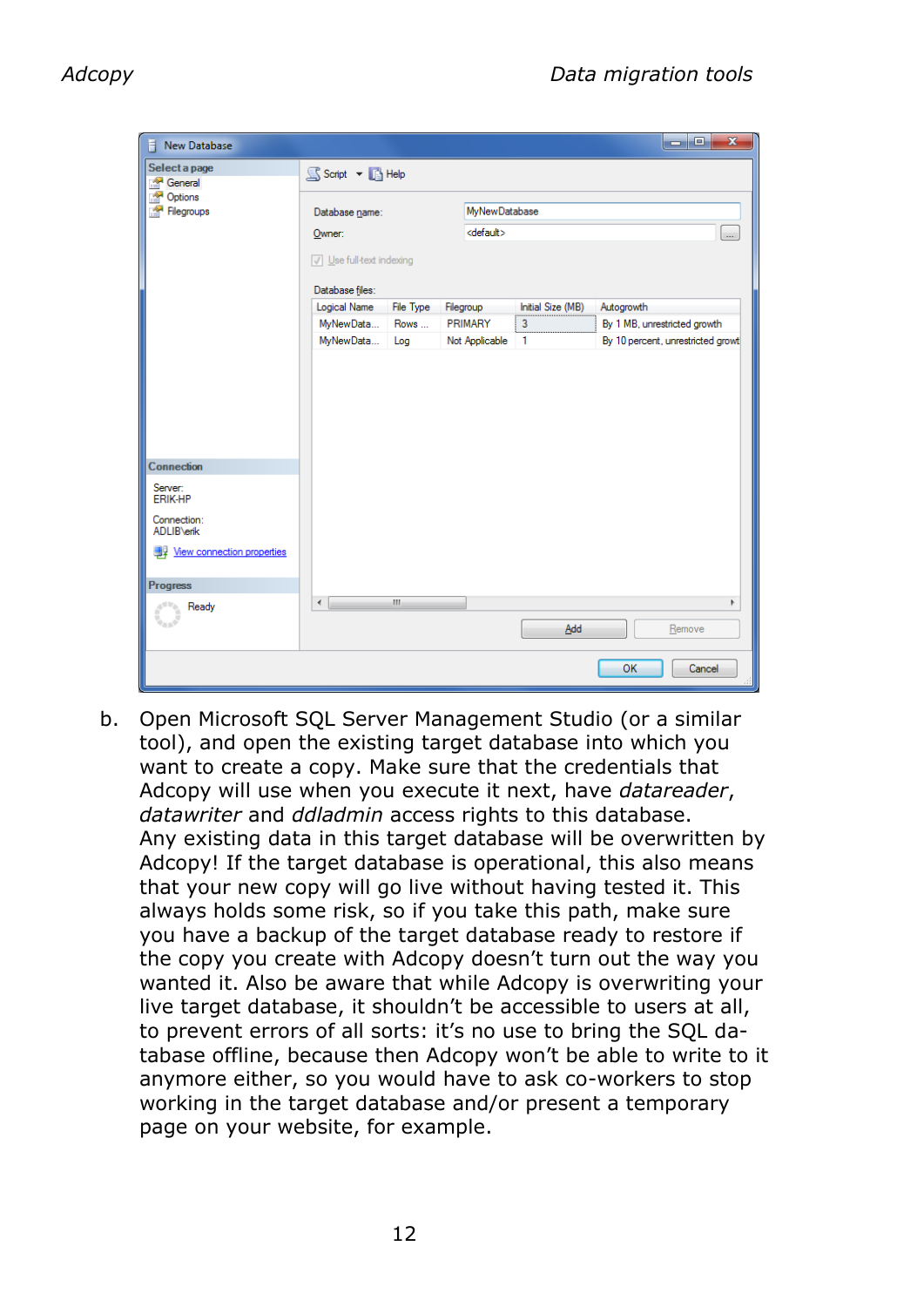6. Adcopy can be controlled by command-line parameters, or by a parameter file in the same folder as the executable file, with the name *adcopy.xml*. If command-line parameters are provided then these will be used, otherwise the program will try to open the *adcopy.xml* parameter file.

To provide command-line parameters, open a command line window and execute Adcopy using the following syntax:

<(path to) adcopy> <path to the old data folder> <path to the new/target data folder> <the new/target database name> [the target SQL Server name] [user id for new/target database] [password for new/target database]

Everything between [] is optional. If the new or existing target *\data* folder is not empty, any existing .inf files in there will be overwritten if copied files have the same name. If you are copying your database to another existing database, you can use the existing *\data* folder of the latter as the target data folder. The destination SQL Server name is optional: by default it is the (local) server, so only if your new database is destined for a different SQL Server, you will have to provide it explicitly. The name of the destination server will be stored in the copied .inf files. The user id is the user name with which Adcopy connects to the SQL server; supplying the user id in this way is only possible if the SQL server uses the SQL server authentication mechanism. This user name will also be stored in the copied .inf files. If a user id is provided then a password is also required, which will be stored in the copied .inf files as well. Further, the user id and password will be copied from the original .inf files if no new user id and password are provided. Example:

adcopy "C:\adlib software\model application 4.2 SOL\data" "C:\adlib software\model application 4.2 SQL\data.new" MyNewDatabase SQLserver2008\Adlib

This will take a while to complete. When it is finished, any errors will be reported in the command prompt window.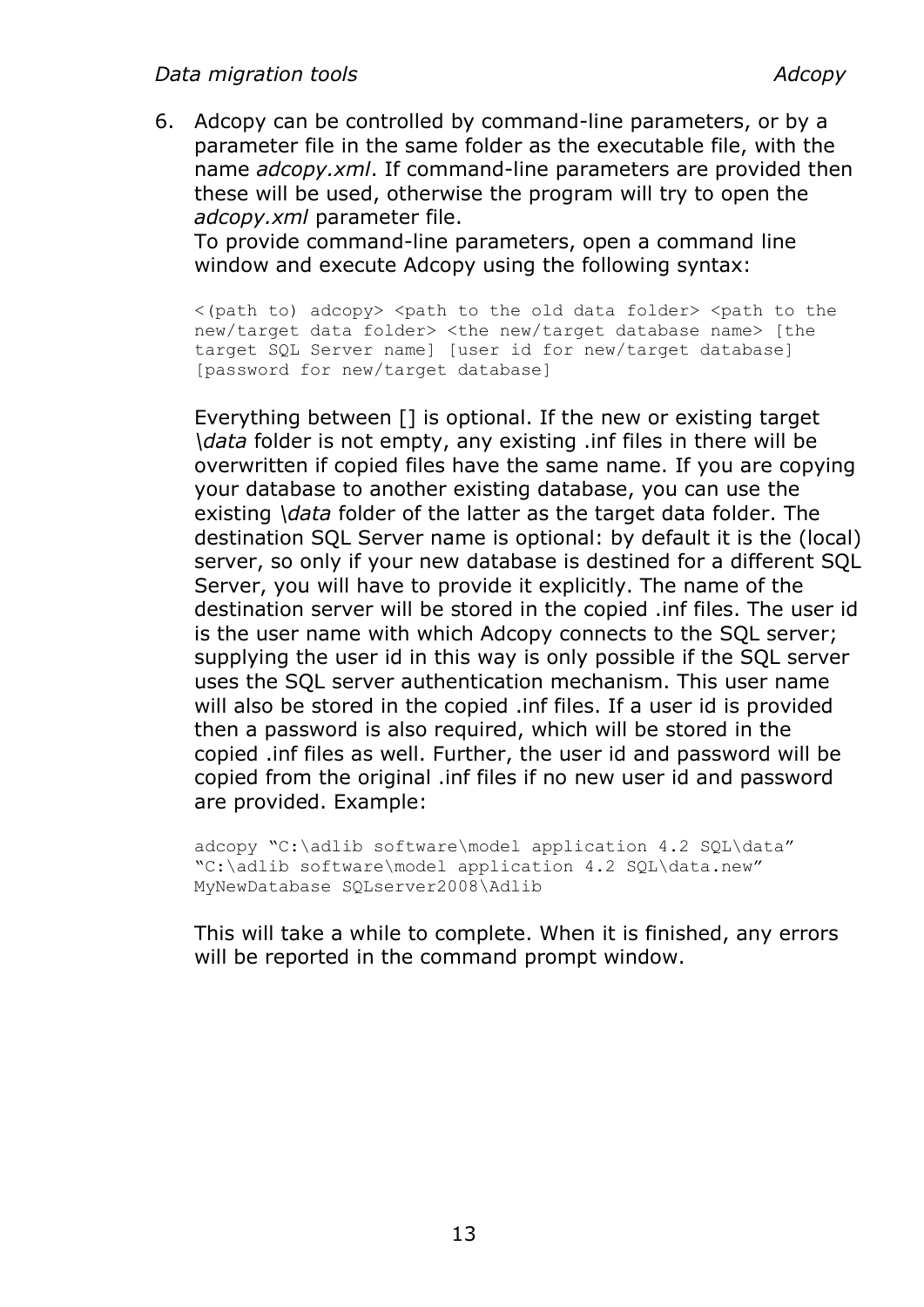| <b>BB</b> Opdrachtprompt                                                            | $\overline{\mathbf{x}}$<br>$\frac{1}{2}$ |
|-------------------------------------------------------------------------------------|------------------------------------------|
| Copying C:\adlib software\model application 4.2 SQL\data\subscrip.inf               |                                          |
| Ø copied<br>Copying C:\adlib software\model application 4.2 SQL\data\SUPPLANG.INF   |                                          |
| 6 copied<br>Copying C:\adlib software\model application 4.2 SQL\data\TAXONOM.INF    |                                          |
| 0 copied<br>Copying C:\adlib software\model application 4.2 SQL\data\thesau.inf     |                                          |
| 50 copied<br>100 copied                                                             |                                          |
| 150 copied<br>200 copied                                                            |                                          |
| 250 copied<br>300 copied                                                            |                                          |
| 350 copied<br>400 copied                                                            | Ξ                                        |
| 450 copied                                                                          |                                          |
| 500 copied<br>550 copied                                                            |                                          |
| 600 copied                                                                          |                                          |
| 650 copied<br>700 copied                                                            |                                          |
| 750 copied                                                                          |                                          |
| 769 copied<br>Copying C:∖adlib software\model application 4.2 SQL\data\transpor.inf |                                          |
| 0 copied                                                                            |                                          |
| Errors detected: 0                                                                  |                                          |
| C:\Adlib software\adcopy>_                                                          |                                          |

As mentioned, when no command line parameters are supplied, Adcopy will try to find and read *adcopy.xml.* This file provides the same parameters as the command line, but it offers a few additional options. Here is an example of the content of the *adcopy.xml* parameter file:

```
<?xml version="1.0" encoding="utf-8"?>
<AdCopyJob xmlns:xsi="http://www.w3.org/2001/XMLSchema-instance"
xmlns:xsd="http://www.w3.org/2001/XMLSchema">
   <SourceFolder>C:\adlib4.2-SQLserver\data</SourceFolder>
   <!-- folder to copy data from -->
   <DestinationFolder>C:\adlib4.2-SQLserver\data2</DestinationFolder>
   <!-- folder to copy data to --> 
   <DestinationDatabase>model42t</DestinationDatabase>
   <!-- name of the destination database -->
   <DestinationServer>(local)</DestinationServer>
   <!-- name of the destination server -->
   <UserId></UserId>
   <!-- userid to be used and placed in the destination .inf file -->
   <Password></Password>
   <!-- password to be used and placed in the destination inf file-->
   <MileStone>50</MileStone>
   <!-- milestone value -->
   <!-- a list of databases with fields that need to be removed -->
   <DatabaseList>
     <Database Name="collect">
       <!--entry for each database of which fields must be removed-->
       <Exclude>
         <!-- list of Adlib tags that need to be removed -->
        <string>ls</string>
        <!-- one string entry per tag that needs to be removed -->
         <string>VY</string>
       </Exclude>
```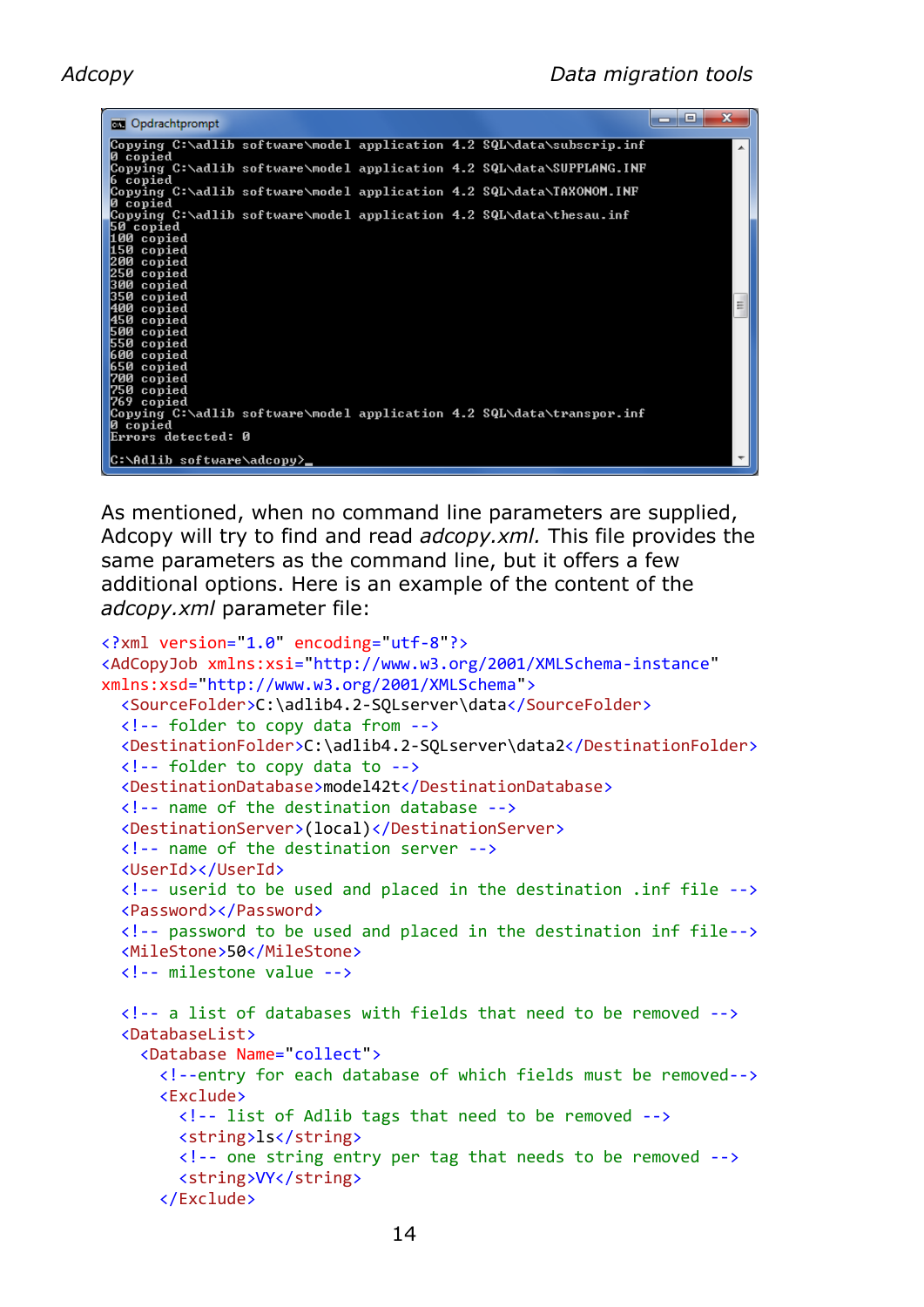</Database> </DatabaseList> </AdCopyJob>

The additional options in the parameter file are:

- the milestone value, to indicate progress during the conversion;
- an optional list of one or more Adlib databases, each containing a list of tags which need to be stripped from the copy. Of linked fields to strip, you only need to provide the link reference tag. This functionality operates on the unresolved data as it is stored in the record, which means without data in the linked field itself or in any merged-in fields. So, removing the link reference tag from the database copy will leave out the link reference and the relevant linked data including merged-in data. To strip tags from more than one database you must repeat the <Database> element with another name and accompanying list of tags.

This functionality is handy when you want to create a copy of your database without any sensitive information in it, to be applied as the database for your public web application for instance, or for use by third parties. Typically you would not use this option if you just want to convert binary data in your SQL database to XML data.

- 7. If you have copied your database to another existing database, you are done now. Just check the target environment to see if everyting is as it should be. Skip steps 8 and further. If you haven't been copying your database to another pre-existing database and if you created a new subfolder for the .inf files in step 3, then rename the old *\data* folder in Windows Explorer, for instance to *\data.old*, and subsequently rename the new subfolder (e.g. *\data.new*) to *\data*. The changed .inf files now reside in your current *\data* folder.
- 8. In Microsoft SQL Server Management Studio, rename the old database (let's say this was called *AdlibDB*), for instance to *My-OldDatabase*. Also rename the new database (in our example *MyNewDatabase*) to the original name of the *MyOldDatabase* database: *AdlibDB* in this example. So the old *AdlibDB* has now been exchanged for the new *AdlibDB* which was created by Adcopy. (To rename a database, right-click it and choose *Rename* in the pop-up menu. You can only rename a database if it is not in use.)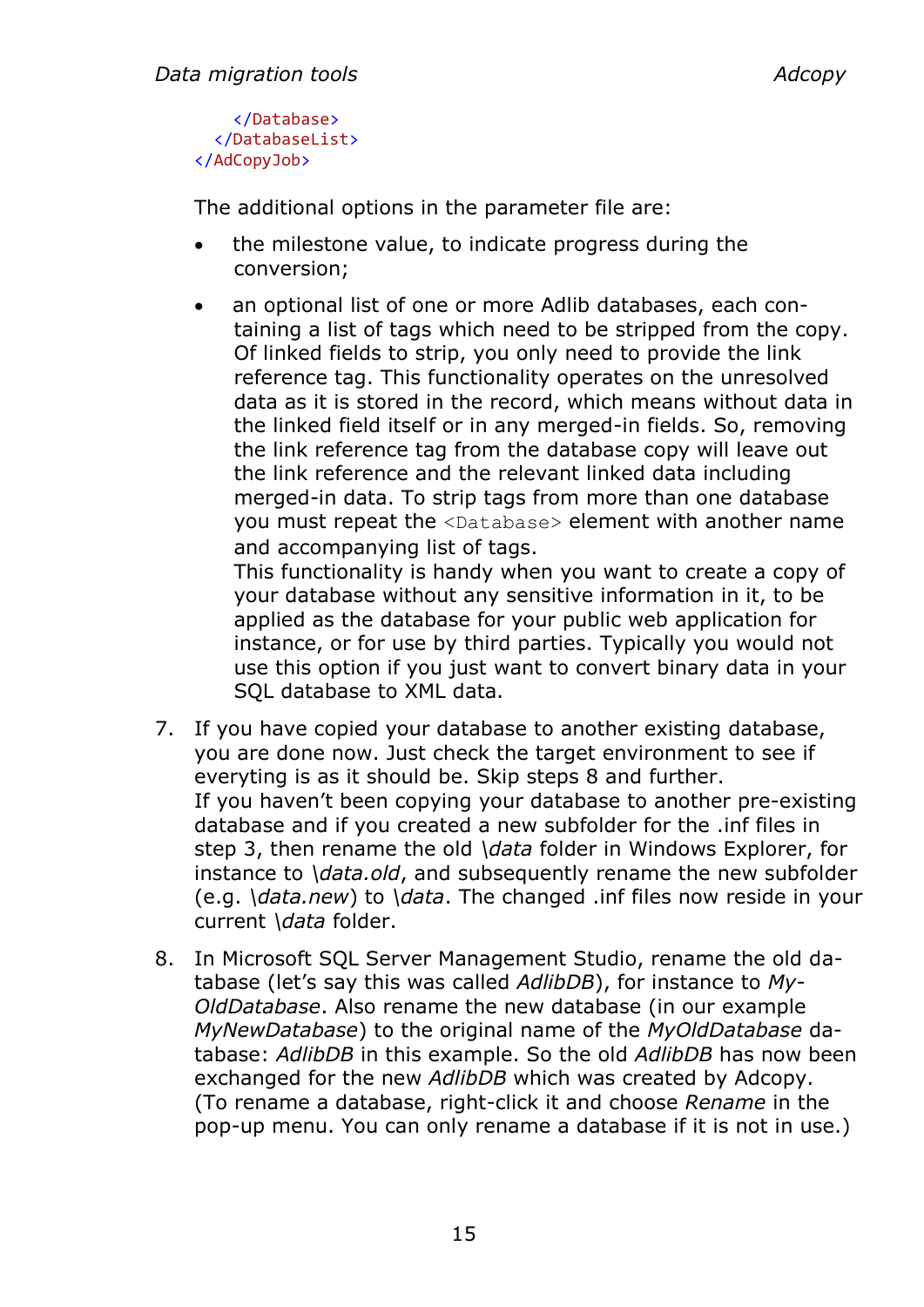- 9. If the old database, *AdlibDB* in our example, had specific access rights settings, then apply the same settings to the new database now.
- 10. Start Adlib Designer, open your Adlib application in the *Application browser* and select one of the Adlib database structure files (.inf). On the *Database properties* tab, change the adjusted *Data Source Name* (*MyNewDatabase* in our example) to the original name (like *AdlibDB* in this example) and leave the field. Adlib Designer will ask you if you want to apply the change to all databases: click *OK*. Then click the *Test* button to the right of this option, to test the connection. Only if the test succeeded, click the *Save all modified files* button and save all changed .inf files.



- 11. Start your Adlib application and check if all is well.
- 12. If you tested your new database succesfully, you may delete the *\data.old* folder from your system; make sure you do not remove the *\data* folder!
- 13. In Microsoft SQL Server Management Studio you can also delete the old database by right-clicking it (*MyOldDatabase* in our example) and choosing *Delete* in the pop-up menu. You can only delete a database if it is not in use.)

By the way: Adcopy is backwards compatible, so an older adlwin.exe can be used to open the database again after being processed by Adcopy.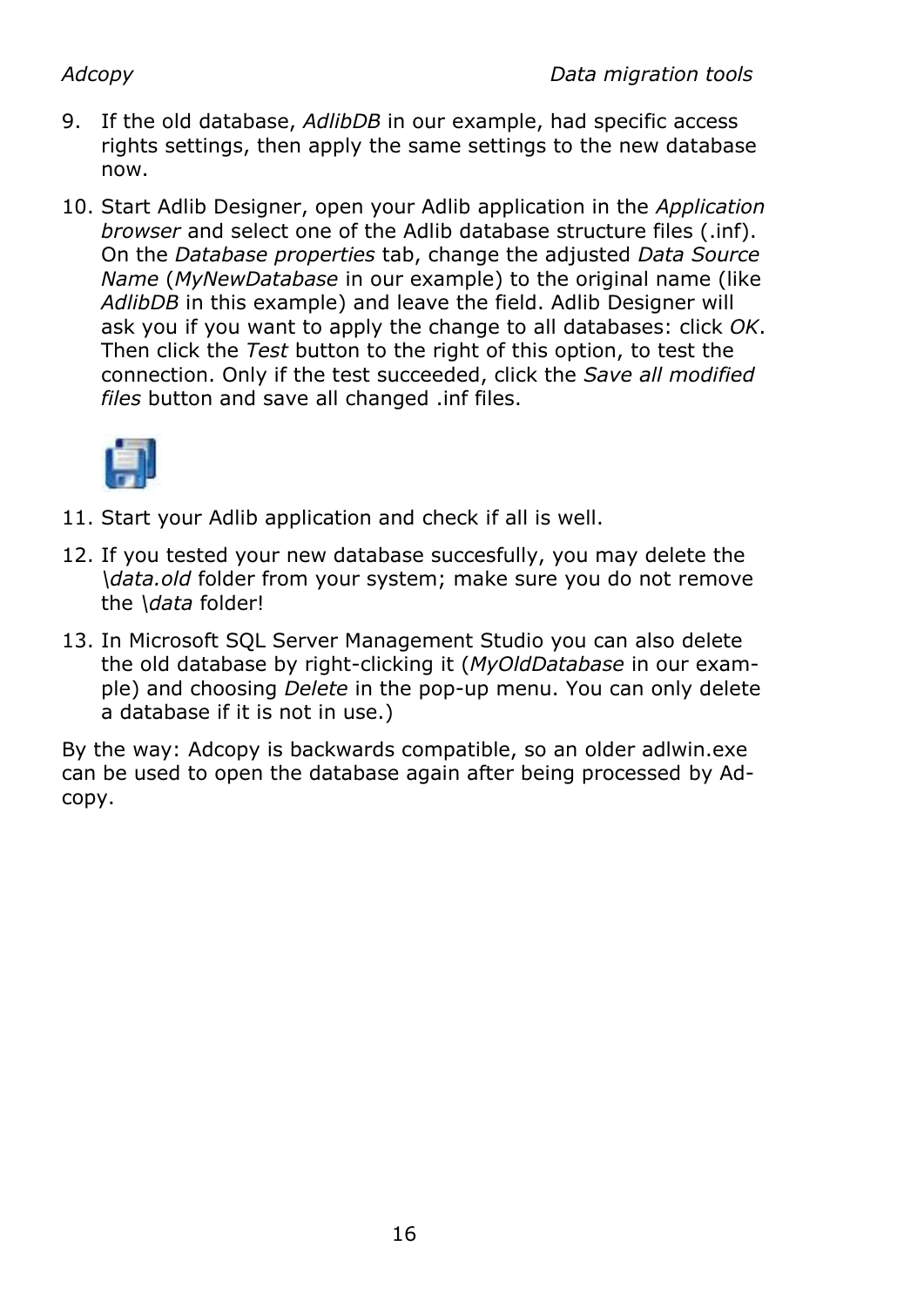# <span id="page-18-0"></span>**4 Adsearch.exe**

*Adsearch.exe* is an Adlib command-line program with which you may execute search queries in an Adlib CBF database (no support for SQL: use an API instead), from within a command line window. The result will be written to a pointer file which you can use normally in Adlib. The syntax is as follows:

[directory\]adsearch -1 <[directory+]database\_name> -p <pointer file number> [-t "<pointer file title>"] <[directory\]file name>

| -h                                         | adsearch -h displays Help similar to this<br>document.                                                                                                                                                                                                                                                                                                                                                                                                                                                                                                          |
|--------------------------------------------|-----------------------------------------------------------------------------------------------------------------------------------------------------------------------------------------------------------------------------------------------------------------------------------------------------------------------------------------------------------------------------------------------------------------------------------------------------------------------------------------------------------------------------------------------------------------|
| -1 <[directory+]data-<br>base name>        | (This is the lowercase letter L.) Behind a<br>space, fill in the name of the Adlib data-<br>base you want to search, preceded (if<br>necessary) by the path to it and a plus<br>sign. This option is mandatory.                                                                                                                                                                                                                                                                                                                                                 |
| -p <pointer_file number=""></pointer_file> | Behind $-p$ and a space, enter the number<br>of the pointer file to which the result<br>must be written. If you enter $-p$ 0, then<br>adsearch assigns a pointer file number<br>for you which is not yet in use.<br>This option is mandatory.                                                                                                                                                                                                                                                                                                                   |
| -t " <pointer file="" title="">"</pointer> | Behind $-t$ , provide the name of the tar-<br>get pointer file, enclosed by double<br>quotes.                                                                                                                                                                                                                                                                                                                                                                                                                                                                   |
| <file name=""></file>                      | You must specify the search query in a<br>text file and save it with the .src exten-<br>sion. The syntax of the search query<br>must be equal to that of the Adlib Expert<br>search system. Use tags or English field<br>names. From version 6.4 you may save<br>this file in UTF-8 encoding, but you<br>should use ANSI encoding in older ver-<br>sions.<br>At the end of the adsearch command you<br>must enter the name of this file, without<br>extension. Enclose the name by double<br>quotes if there are any spaces in it.<br>This option is mandatory. |

The possible options are: